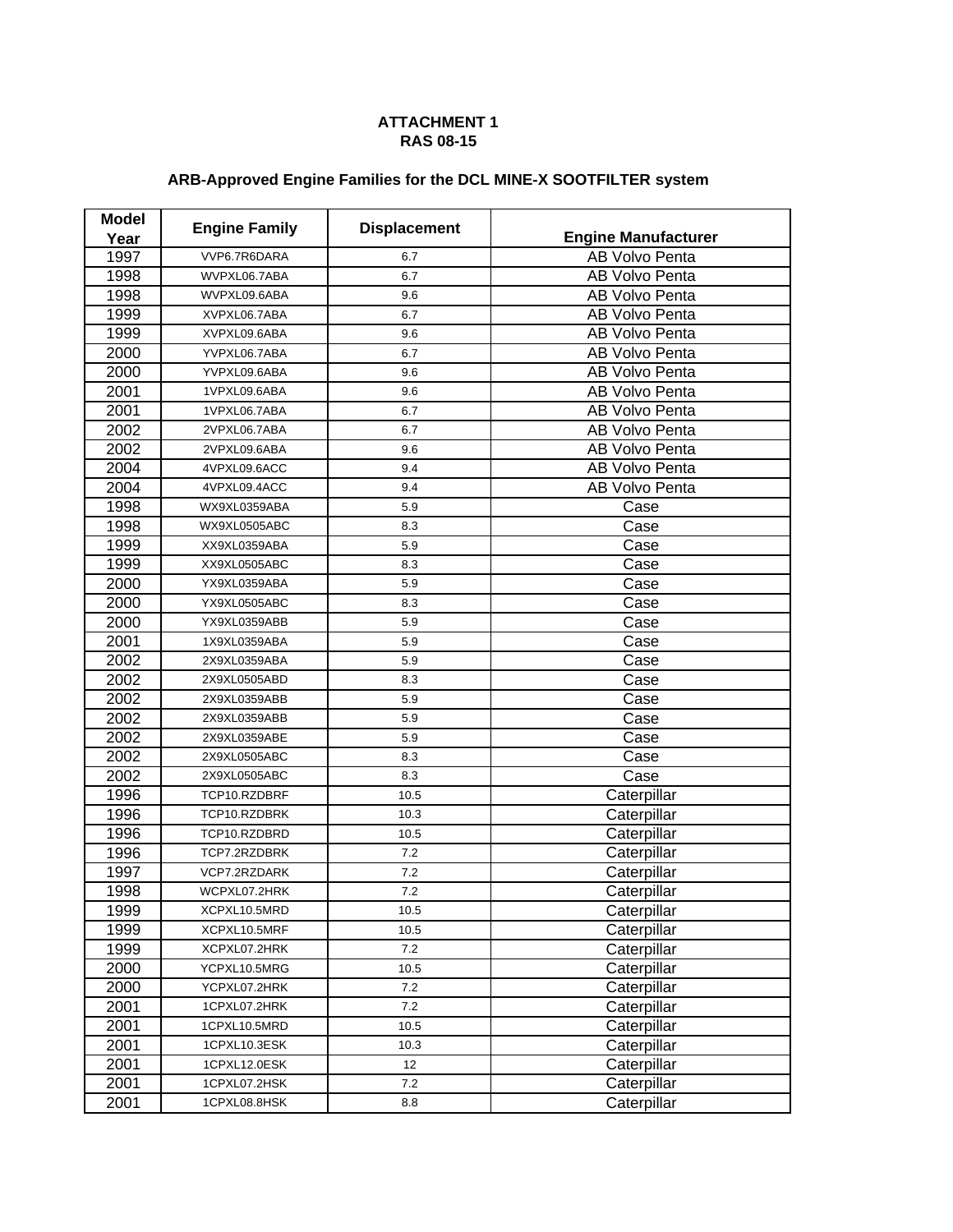| 2002 | 2CPXL08.8HSX | 8.8  | Caterpillar |
|------|--------------|------|-------------|
| 2002 | 2CPXL10.3ESX | 10.3 | Caterpillar |
| 2002 | 2CPXL10.5MRD | 10.5 | Caterpillar |
| 2002 | 2CPXL12.0ESK | 12   | Caterpillar |
| 2002 | 2CPXL08.8HSK | 8.8  | Caterpillar |
| 2002 | 2CPXL10.3ESK | 10.3 | Caterpillar |
| 2002 | 2CPXL07.2HRK | 7.2  | Caterpillar |
| 2002 | 2CPXL07.2HSX | 7.2  | Caterpillar |
| 2003 | 3CPXL07.2HSL | 7.2  | Caterpillar |
| 2003 | 3CPXL10.3ESK | 10.3 | Caterpillar |
| 2003 | 3CPXL12.0ESK | 12   | Caterpillar |
| 2003 | 3CPXL10.5MRW | 10.5 | Caterpillar |
| 2004 | 4CPXL10.5MRW | 10.5 | Caterpillar |
| 2004 | 4CPXL10.3ESK | 10.3 | Caterpillar |
| 2004 | 4CPXL07.2HSL | 7.2  | Caterpillar |
| 2004 | 4CPXL08.8HSL | 8.8  | Caterpillar |
| 2004 | 4CPXL12.0ESK | 12   | Caterpillar |
| 2005 | 5CPXL07.2ESL | 7.2  | Caterpillar |
| 2005 | 5CPXL07.2HSL | 7.2  | Caterpillar |
| 2005 | 5CPXL08.8HSL | 8.8  | Caterpillar |
| 2005 | 5CPXL10.3ESK | 10.3 | Caterpillar |
| 2005 | 5CPXL12.0ESK | 12   | Caterpillar |
| 2005 | 5CPXL10.5MRW | 10.5 | Caterpillar |
| 2005 | 5CPXL08.8ESL | 8.8  | Caterpillar |
| 2003 | 3X9XL0505ABD | 8.3  | <b>CNH</b>  |
| 2003 | 3X9XL0359AAC | 5.9  | <b>CNH</b>  |
| 2003 | 3X9XL0505ABC | 8.3  | <b>CNH</b>  |
| 2003 | 3X9XL0505ABC | 8.3  | <b>CNH</b>  |
| 2003 | 3X9XL0505ABC | 8.3  | <b>CNH</b>  |
| 2003 | 3NHXL07.5B3A | 7.5  | <b>CNH</b>  |
| 2003 | 3NHXL07.5B3C | 7.5  | <b>CNH</b>  |
| 2003 | 3NHXL07.5B3F | 7.5  | <b>CNH</b>  |
| 2003 | 3NHXL06.7DCR | 6.7  | <b>CNH</b>  |
| 2004 | 4X9XL0505ABD | 8.3  | <b>CNH</b>  |
| 2004 | 4X9XL0505ABD | 8.3  | <b>CNH</b>  |
| 2004 | 4X9XL0359ABE | 5.9  | <b>CNH</b>  |
| 2004 | 4X9XL0505ABC | 8.3  | <b>CNH</b>  |
| 2004 | 4X9XL0505ABC | 8.3  | <b>CNH</b>  |
| 2004 | 4X9XL0359AAK | 5.9  | <b>CNH</b>  |
| 2004 | 4NHXL07.5B3F | 7.5  | <b>CNH</b>  |
| 2004 | 4NHXL06.7DCR | 6.7  | <b>CNH</b>  |
| 2004 | 4NHXL07.5B3A | 7.5  | <b>CNH</b>  |
| 2004 | 4NHXL07.5B3C | 7.5  | <b>CNH</b>  |
| 2005 | 5X9XL0359AAK | 5.9  | <b>CNH</b>  |
| 2005 | 5X9XL0359ABE | 5.9  | <b>CNH</b>  |
| 2005 | 5X9XL0505ABC | 8.3  | <b>CNH</b>  |
| 2005 | 5X9XL0505ABD | 8.3  | <b>CNH</b>  |
| 2005 | 5X9XL0505ABD | 8.3  | <b>CNH</b>  |
| 2005 | 5X9XL0505ACC | 8.3  | <b>CNH</b>  |
| 2005 | 5NHXL07.5B3F | 7.5  | <b>CNH</b>  |
| 2005 | 5NHXL06.7DCR | 6.7  | <b>CNH</b>  |
| 2005 | 5NHXL07.5B3A | 7.5  | <b>CNH</b>  |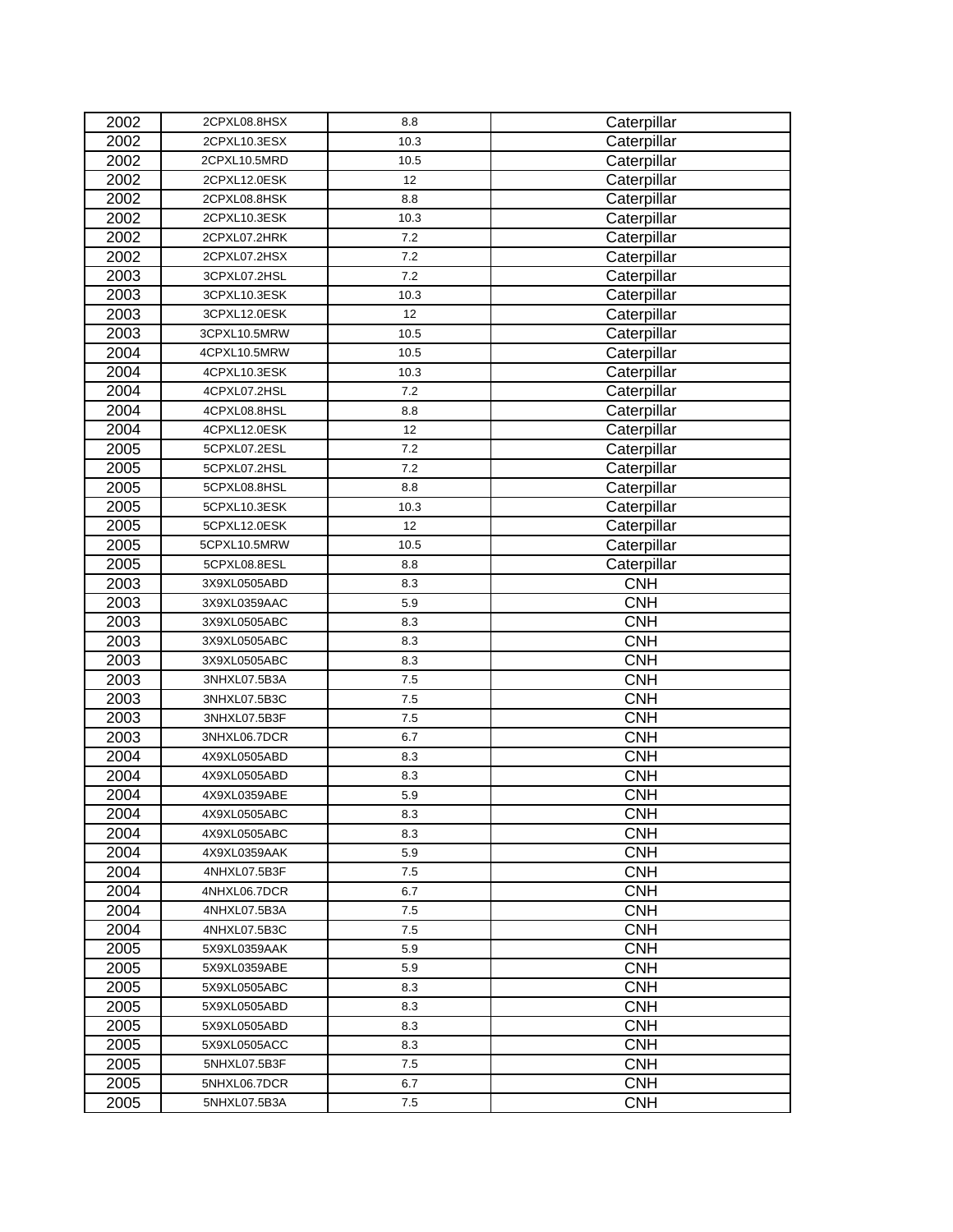| 2005 | 5NHXL07.5B3C | 7.5  | <b>CNH</b>     |
|------|--------------|------|----------------|
| 2007 | 7NHXL06.7DCA | 6.7  | <b>CNH</b>     |
| 1996 | TCE661RGDTRA | 10.8 | Cummins        |
| 1996 | TCE505R6DTRD | 8.3  | Cummins        |
| 1997 | VCE661RGDTRA | 10.8 | Cummins        |
| 1997 | VCE359R6DTRB | 5.9  | Cummins        |
| 1997 | VCE505R6DTRD | 8.3  | Cummins        |
| 1998 | WCEXL0661AAA | 10.8 | Cummins        |
| 1998 | WCEXL0359ABA | 5.9  | Cummins        |
| 1998 | WCEXL0359ABB | 5.9  | Cummins        |
| 1998 | WCEXL0505ABC | 8.3  | Cummins        |
| 1999 | XCEXL0359ABA | 5.9  | Cummins        |
| 1999 | XCEXL0661AAA | 10.8 | Cummins        |
| 1999 | XCEXL0359ABB | 5.9  | Cummins        |
| 1999 | XCEXL0505ABC | 8.3  | Cummins        |
| 1999 | XCEXL0661AAB | 10.8 | Cummins        |
| 2000 | YCEXL0359ABA | 5.9  | Cummins        |
| 2000 | YCEXL0661AAA | 11   | Cummins        |
| 2000 | YCEXL0505ABC | 8.3  | Cummins        |
| 2000 | YCEXL0359ABB | 5.9  | Cummins        |
| 2000 | YCEXL0661AAB | 11   | Cummins        |
| 2001 | 1CEXL0505ABC | 8.3  | Cummins        |
| 2001 | 1CEXL0505ABC | 8.3  | Cummins        |
| 2001 | 1CEXL0359ABC | 5.9  | Cummins        |
| 2001 | 1CEXL0359ABB | 5.9  | Cummins        |
| 2001 | 1CEXL0359ABB | 5.9  | Cummins        |
| 2001 | 1CEXL0359ABA | 5.9  | Cummins        |
| 2001 | 1CEXL0661AAB | 10.8 | Cummins        |
| 2001 | 1CEXL0661AAB | 10.8 | Cummins        |
| 2001 | 1CEXL0661AAA | 10.8 | Cummins        |
| 2001 | 1CEXL0661AAA | 10.8 | Cummins        |
| 2002 | 2CEXL0661AAB | 10.8 | Cummins        |
| 2002 | 2CEXL0661AAA | 10.8 | Cummins        |
| 2002 | 2CEXL0359ABA | 5.9  | Cummins        |
| 2002 | 2CEXL0359ABC | 5.9  | Cummins        |
| 2002 | 2CEXL0505ABD | 8.3  | Cummins        |
| 2002 | 2CEXL0359ABB | 5.9  | Cummins        |
| 2002 | 2CEXL0359ABE | 5.9  | Cummins        |
| 2002 | 2CEXL0505ABC | 8.3  | Cummins        |
| 2003 | 3CEXL0359ABC | 5.9  | Cummins        |
| 2003 | 3CEXL0505ABD | 8.3  | Cummins        |
| 2003 | 3CEXL0540AAA | 8.8  | <b>Cummins</b> |
| 2003 | 3CEXL0359AAC | 5.9  | Cummins        |
| 2003 | 3CEXL0359AAC | 5.9  | Cummins        |
| 2003 | 3CEXL0359AAC | 5.9  | Cummins        |
| 2003 | 3CEXL0359AAC | 5.9  | Cummins        |
| 2003 | 3CEXL0505ABC | 8.3  | Cummins        |
| 2003 | 3CEXL0505ACC | 8.3  | Cummins        |
| 2003 | 3CEXL0505ACC | 8.3  | Cummins        |
| 2003 | 3CEXL0661AAE | 10.8 | Cummins        |
| 2003 | 3CEXL0359ABE | 5.9  | Cummins        |
| 2003 | 3CEXL0359ABE | 5.9  | Cummins        |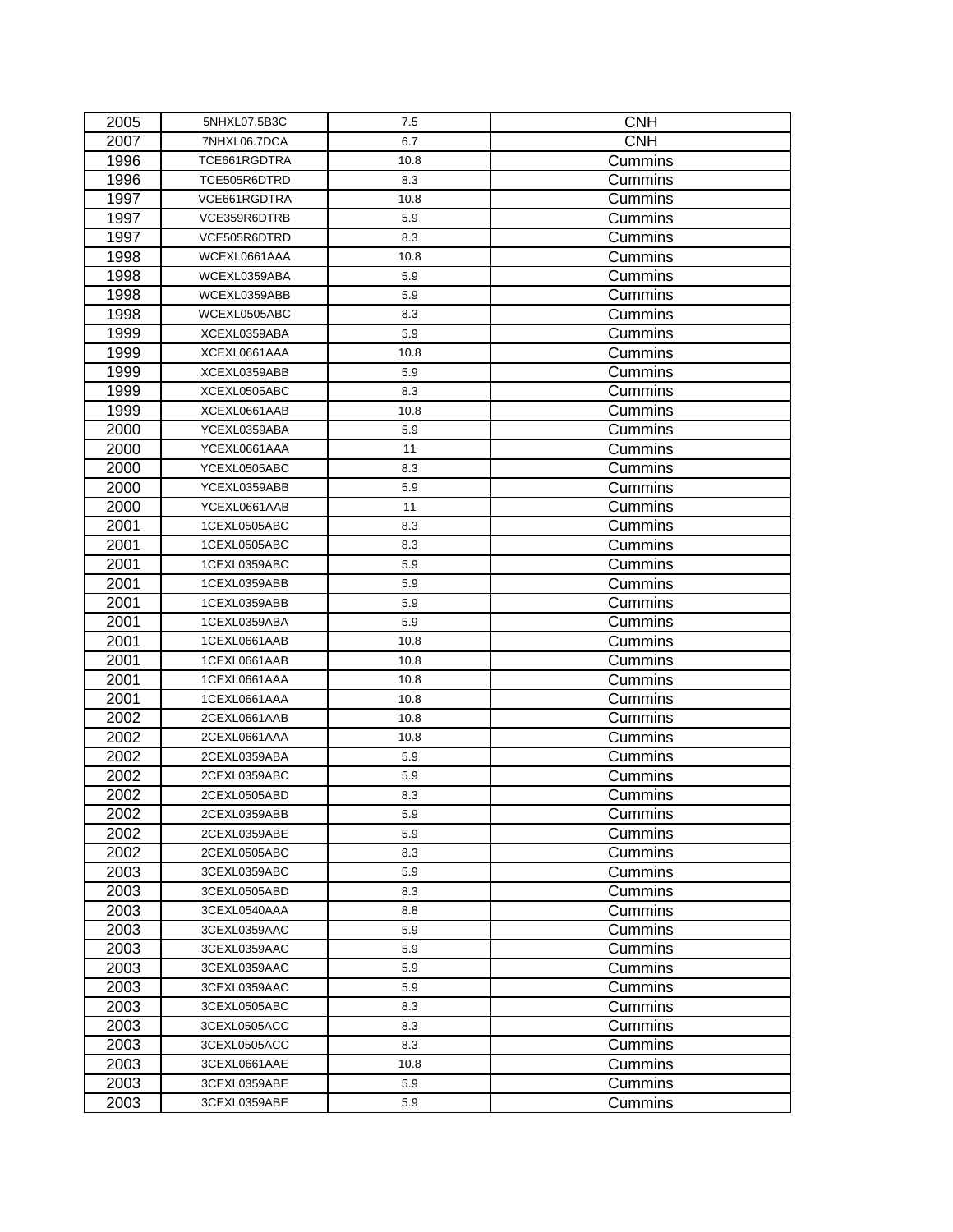| 2003 | 3CEXL0409AAA | 6.7  | Cummins         |
|------|--------------|------|-----------------|
| 2004 | 4CEXL0661AAE | 10.8 | Cummins         |
| 2004 | 4CEXL0661AAE | 10.8 | Cummins         |
| 2004 | 4CEXL0359AAC | 5.9  | Cummins         |
| 2004 | 4CEXL0359AAC | 5.9  | Cummins         |
| 2004 | 4CEXL0359ABC | 5.9  | Cummins         |
| 2004 | 4CEXL0409AAA | 6.7  | Cummins         |
| 2004 | 4CEXL0505ABD | 8.3  | Cummins         |
| 2004 | 4CEXL0359ABE | 5.9  | Cummins         |
| 2004 | 4CEXL0359ABE | 5.9  | Cummins         |
| 2004 | 4CEXL0359ABE | 5.9  | Cummins         |
| 2004 | 4CEXL0505ABC | 8.3  | Cummins         |
| 2004 | 4CEXL0505ABC | 8.3  | Cummins         |
| 2004 | 4CEXL0505ACC | 8.3  | Cummins         |
| 2004 | 4CEXL0540AAA | 8.8  | Cummins         |
| 2005 | 5CEXL0359AAC | 5.9  | Cummins         |
| 2005 | 5CEXL0359ABC | 5.9  | Cummins         |
| 2005 | 5CEXL0359ABC | 5.9  | Cummins         |
| 2005 | 5CEXL0359ABE | 5.9  | Cummins         |
| 2005 | 5CEXL0409AAA | 6.7  | Cummins         |
| 2005 | 5CEXL0505ABC | 8.3  | Cummins         |
| 2005 | 5CEXL0505ABD | 8.3  | Cummins         |
| 2005 | 5CEXL0540AAA | 8.8  | Cummins         |
| 2005 | 5CEXL0661AAE | 10.8 | Cummins         |
| 2005 | 5CEXL0661AAE | 10.8 | Cummins         |
| 2005 | 5CEXL0409AAB | 6.7  | Cummins         |
| 2005 | 5CEXL0359AAG | 5.9  | Cummins         |
| 1998 | WDWXL14.6CVT | 14.6 | Daewoo          |
| 1999 | WDWXL11.1BIA | 11.1 | Daewoo          |
| 1999 | WDWXL11.1BHT | 11.1 | Daewoo          |
| 1999 | XDWXL11.1BHT | 11.1 | Daewoo          |
| 1999 | WDWXL11.1BIA | 11.1 | Daewoo          |
| 1997 | VMB13.R6DARA | 12.8 | Daimlerchrysler |
| 1998 | WMBXL6.37DJA | 6.4  | Daimler-Benz    |
| 1999 | XMBXL6.37RJA | 6.37 | Daimlerchysler  |
| 1999 | XMBXL12.9R6A | 13   | Daimlerchysler  |
| 2000 | YMBXL12.9R6A | 10   | Daimlerchrysler |
| 2000 | YMBXL6.37RJA | 6.37 | Daimlerchrysler |
| 2001 | 1MBXL12.9R6A | 10   | Daimlerchysler  |
| 2001 | 1MBXL6.37RJA | 6.37 | Daimlerchysler  |
| 2001 | 1MBXL6.37RJB | 6.37 | Daimlerchysler  |
| 2001 | 1MBXL12.0RJC | 12   | Daimlerchysler  |
| 2003 | 3MBXL6.37RJB | 6.37 | Daimlerchrysler |
| 2004 | 4MBXL6.3RJB  | 6.37 | Daimlerchrysler |
| 2005 | 5MBXL6.37RJB | 6.37 | Daimlerchrysler |
| 2006 | 6MBXL7.20RJA | 7.2  | Daimlerchysler  |
| 1996 | TJD8.1R6DBRB | 8.1  | Deere           |
| 1996 | TJD10.RJDBRB | 10.5 | Deere           |
| 1997 | VJD10.RJDBRB | 10.5 | Deere           |
| 1998 | WJDXL10.5004 | 10.5 | Deere           |
| 1998 | WJDXL12.5002 | 12.5 | Deere           |
| 1999 | XJDXL10.5004 | 10.5 | Deere           |
|      |              |      |                 |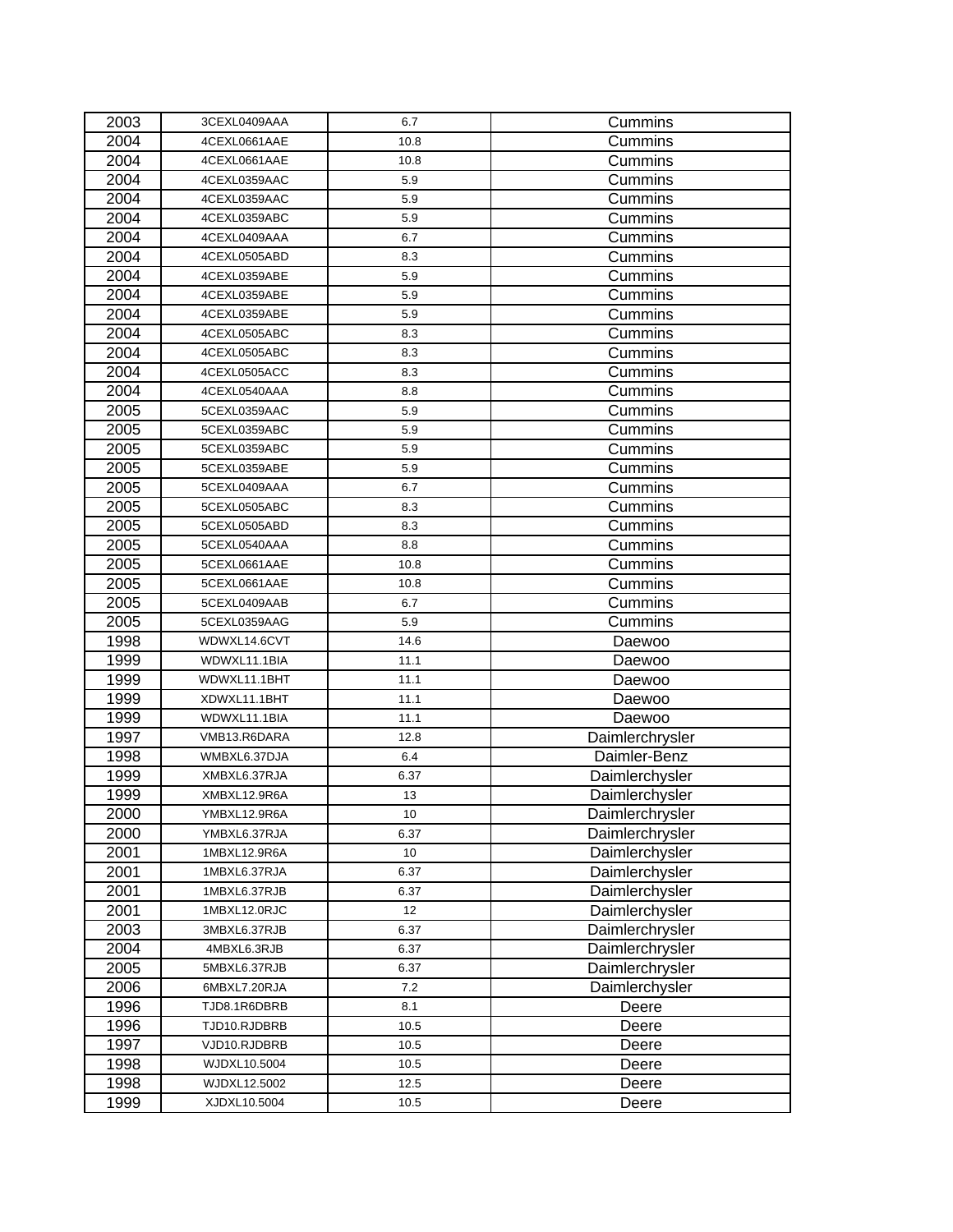| 1999 | XJDXL12.5002 | 12.5 | Deere                 |
|------|--------------|------|-----------------------|
| 1999 | XJDXL10.5003 | 10.5 | Deere                 |
| 1999 | XJDXL10.5022 | 10.5 | Deere                 |
| 2000 | YJDXL12.5002 | 12.5 | Deere Power           |
| 2000 | YJDXL10.5004 | 10.5 | Deere Power           |
| 2000 | YJDXL08.1008 | 8.1  | Deere Power           |
| 2000 | YJDXL10.5022 | 10.5 | Deere Power           |
| 2001 | 1JDXL08.1007 | 8.1  | Deere                 |
| 2001 | 1JDXL08.1008 | 8.1  | Deere                 |
| 2001 | 1JDXL12.5002 | 12.5 | Deere                 |
| 2001 | 1JDXL08.1036 | 8.1  | Deere                 |
| 2001 | 1JDXL12.5029 | 12.5 | Deere                 |
| 2001 | 1JDXL06.8038 | 6.8  | Deere                 |
| 2002 | 2JDXL12.5029 | 12.5 | Deere                 |
| 2002 | 2JDXL08.1036 | 8.1  | Deere                 |
| 2002 | 2JDXL08.1008 | 8.1  | Deere                 |
| 2002 | 2JDXL06.8038 | 6.8  | Deere                 |
| 2002 | 2JDXL06.8049 | 6.8  | Deere                 |
| 2003 | 3JDXL06.8038 | 6.8  | Deere                 |
| 2003 | 3JDXL06.8049 | 6.8  | Deere                 |
| 2003 | 3JDXL06.8052 | 6.8  | Deere                 |
| 2003 | 3JDXL08.1037 | 8.1  | Deere                 |
| 2003 | 3JDXL12.5035 | 12.5 | Deere                 |
| 2004 | 4JDXL06.8038 | 6.8  | Deere                 |
| 2004 | 4JDXL06.8049 | 6.8  | Deere                 |
| 2004 | 4JDXL06.8052 | 6.8  | Deere                 |
| 2004 | 4JDXL06.8072 | 6.8  | Deere                 |
| 2004 | 4JDXL08.1037 | 8.1  | Deere                 |
| 2004 | 4JDXL12.5035 | 12.5 | Deere                 |
| 2005 | 5JDXL08.1037 | 8.1  | Deere                 |
| 2005 | 5JDXL06.8080 | 6.8  | Deere                 |
| 2005 | 5JDXL06.8080 | 6.8  | Deere                 |
| 2005 | 5JDXL06.8038 | 6.8  | Deere                 |
| 2005 | 5JDXL06.8049 | 6.8  | Deere                 |
| 2005 | 5JDXL06.8052 | 6.8  | Deere                 |
| 2005 | 5JDXL06.8072 | 6.8  | Deere                 |
| 2005 | 5JDXL12.5035 | 12.5 | Deere                 |
| 2007 | 7JDXL06.8080 | 6.8  | Deere                 |
| 2007 | 7JDXL06.8049 | 6.8  | Deere                 |
| 2008 | 8JDXL06.8080 | 6.8  | Deere                 |
| 2008 | 8JDXL06.8049 | 6.8  | Deere                 |
| 1996 | TDD8.5TJDARE | 8.5  | <b>Detroit Diesel</b> |
| 1996 | TDD11.TJDARE | 11.1 | <b>Detroit Diesel</b> |
| 1997 | VDD11.TJDARE | 11.1 | <b>Detroit Diesel</b> |
| 1997 | VDD8.5TJDARE | 8.5  | <b>Detroit Diesel</b> |
| 1998 | WDDXL08.5TJD | 8.5  | Detroit Diesel        |
| 1998 | WDDXL11.1THD | 11.1 | Detroit Diesel        |
| 1999 | XDDXL08.5TJD | 8.5  | Detroit Diesel        |
| 1999 | XDDXL11.1THD | 11.1 | <b>Detroit Diesel</b> |
| 2000 | YDDXL08.5TJD | 8.5  | Detroit Diesel        |
| 2000 | YDDXL11.1THD | 11.1 | <b>Detroit Diesel</b> |
| 2001 | 1DDXL08.5TJD | 8.5  | <b>Detroit Diesel</b> |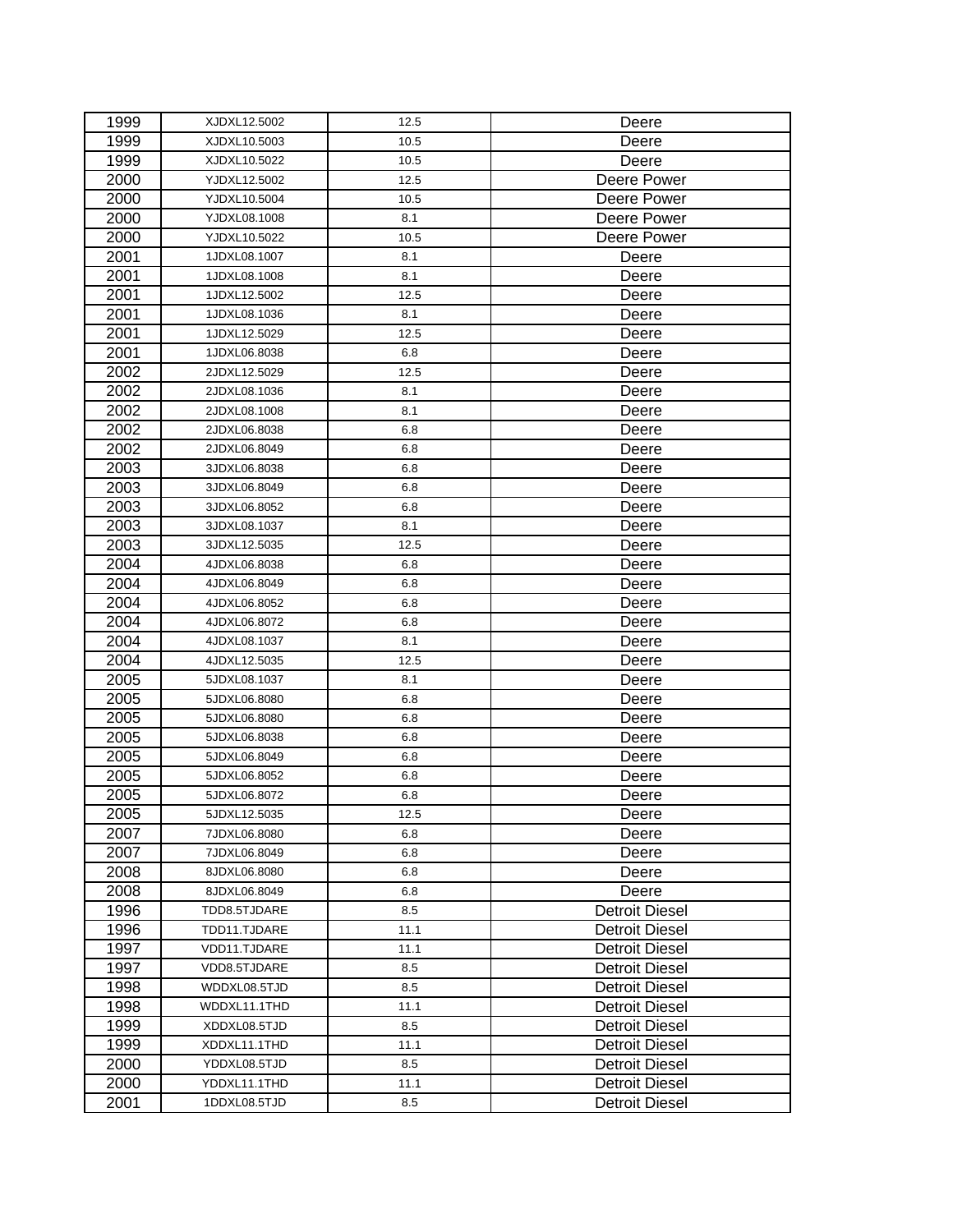| 2001 | 1DDXL08.5YJD | 8.5   | <b>Detroit Diesel</b> |
|------|--------------|-------|-----------------------|
| 2002 | 2DDXL08.5YJD | 8.5   | <b>Detroit Diesel</b> |
| 2003 | 3DDXL08.5YJD | 8.5   | Detroit Diesel        |
| 2004 | 4DDXL08.5YJD | 8.5   | <b>Detroit Diesel</b> |
| 2005 | 5DDXL08.5YJD | 8.5   | <b>Detroit Diesel</b> |
| 1998 | WDZXL15.9002 | 15.87 | Deutz                 |
| 1998 | WDZXL07.1004 | 7.1   | Deutz                 |
| 1999 | XDZXL07.1004 | 7.15  | Deutz                 |
| 1999 | XDZXL07.1005 | 7.15  | Deutz                 |
| 1999 | XDZXL15.9003 | 15.87 | Deutz                 |
| 2001 | 1DZXL15.9003 | 15.87 | Deutz                 |
| 2001 | 1DZXL07.1004 | 7.15  | Deutz                 |
| 2001 | 1DZXL07.1005 | 7.15  | Deutz                 |
| 2002 | 2DZXL07.1032 | 7.1   | Deutz                 |
| 2002 | 2DZXL15.9003 | 15.9  | Deutz                 |
| 2002 | 2DZXL07.1004 | 7.1   | Deutz                 |
| 2002 | 2DZXL07.1005 | 7.1   | Deutz                 |
| 2002 | 2DZXL06.1028 | 6.1   | Deutz                 |
| 2003 | 3DZXL07.1034 | 7.2   | Deutz                 |
| 2003 | 3DZXL07.1032 | 7.15  | Deutz                 |
| 2003 | 3DZXL05.7019 | 5.7   | Deutz                 |
| 2003 | 3DZXL06.1028 | 6.1   | Deutz                 |
| 2004 | 4DZXL07.1034 | 7.2   | Deutz                 |
| 2004 | 4DZXL07.1032 | 7.2   | Deutz                 |
| 2004 | 4DZXL05.7019 | 5.7   | Deutz                 |
| 2004 | 4DZXL06.1028 | 6     | Deutz                 |
| 2005 | 5DZXL07.1034 | 7.2   | Deutz AG              |
| 2005 | 5DZXL07.1032 | 7.2   | Deutz AG              |
| 2005 | 5DZXL05.7019 | 5.7   | Deutz AG              |
| 2005 | 5DZXL06.1028 | 6     | Deutz AG              |
| 2005 | 5DZXL06.5036 | 6.472 | Deutz AG              |
| 2006 | 6DZXL07.1034 | 7.2   | Deutz                 |
| 2007 | 7DWXL05.8UTA | 5.8   | Doosan Infracore      |
| 2007 | 7DWXL07.6UPA | 7.6   | Doosan Infracore      |
| 2001 | 1NVXL0466ANA | 7.66  | International         |
| 2001 | 1NVXL0530ANB | 8.7   | International         |
| 2001 | 1NVXL0530ANE | 8.7   | International         |
| 2002 | 2NVXL0466ANA | 7.6   | International         |
| 2002 | 2NVXL0530ANA | 8.7   | International         |
| 2002 | 2NVXL0530ANB | 8.7   | International         |
| 2002 | 2NVXL0444ANA | 7.3   | International         |
| 2003 | 3NVXL0530ANE | 8.7   | International         |
| 2003 | 3NVXL0365AFA | 5.98  | International         |
| 2004 | 4NVXL0530ANE | 8.7   | International         |
| 2004 | 4NVXL0365AFA | 5.98  | International         |
| 2005 | 5NVXL0365AFA | 5.98  | International         |
| 2000 | YSZXL07.8EXA | 7.8   | Isuzu                 |
| 2001 | 1SZXL06.5EXA | 6.5   | Isuzu                 |
| 2001 | 1SZXL07.8EXA | 7.8   | Isuzu                 |
| 2001 | 1SZXL07.8ATA | 7.8   | Isuzu                 |
| 2002 | 2SZXL06.5EXA | 6.5   | Isuzu                 |
| 2002 | 2SZXL07.8ATA | 7.8   | Isuzu                 |
|      |              |       |                       |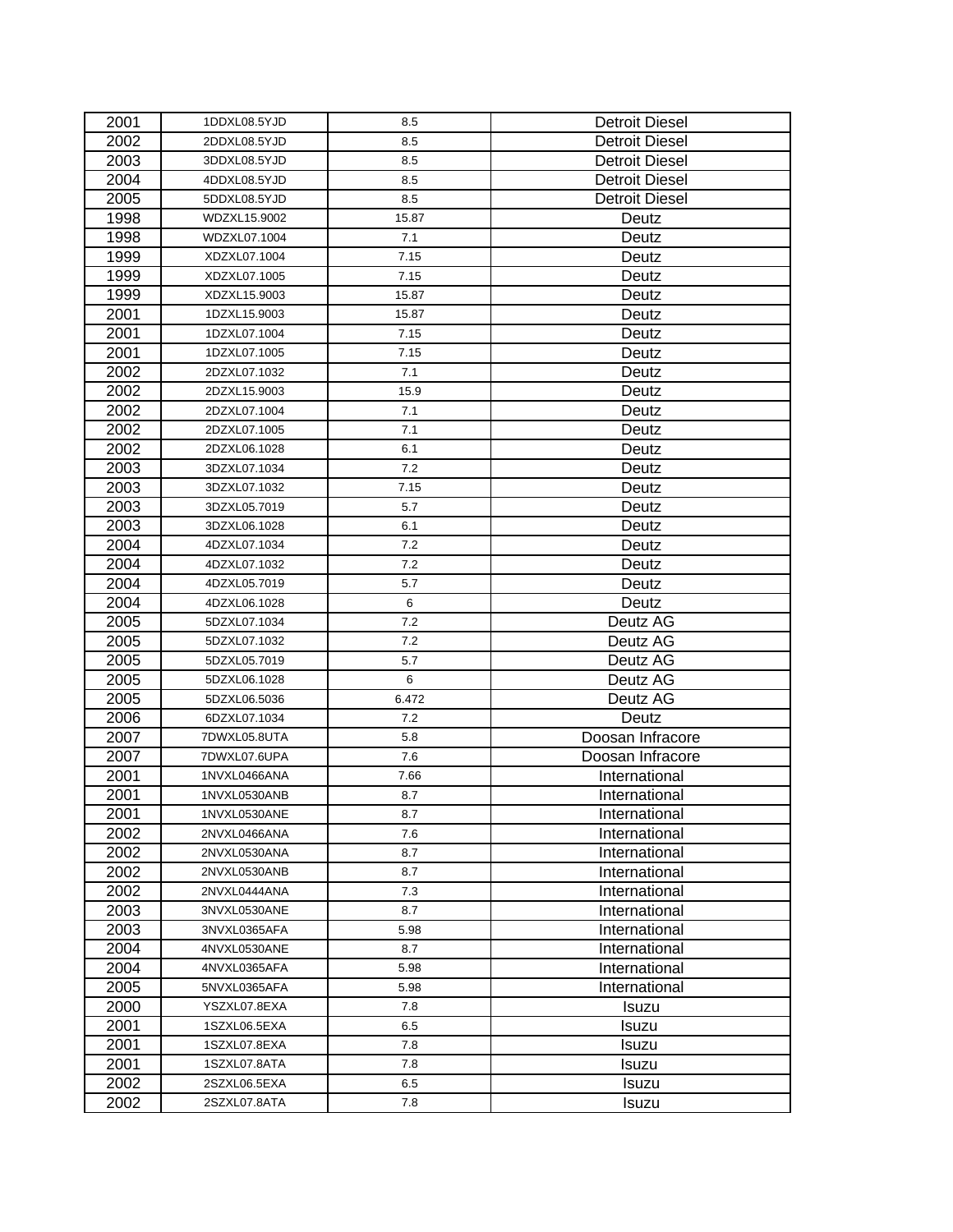| 2002 | 2SZXL07.8EXA | 7.8  | Isuzu        |
|------|--------------|------|--------------|
| 2003 | 3SZXL07.8EXA | 7.8  | Isuzu        |
| 2003 | 3SZXL07.8ETA | 7.8  | Isuzu        |
| 2003 | 3SZXL09.8EXA | 9.8  | Isuzu        |
| 2003 | 3SZXL15.7ETA | 15.7 | Isuzu        |
| 2003 | 3SZXL06.5EXA | 6.5  | Isuzu        |
| 2004 | 4SZXL06.5EXA | 6.5  | Isuzu        |
| 2004 | 4SZXL06.8ETA | 7.8  | Isuzu        |
| 2004 | 4SZXL07.8EXA | 7.8  | Isuzu        |
| 2004 | 4SZXL09.8EXA | 9.8  | Isuzu        |
| 2004 | 4SZXL15.7ETA | 15.7 | Isuzu        |
| 2004 | 4SZXL15.7EXA | 15.7 | Isuzu        |
| 2005 | 5SZXL06.5EXA | 6.5  | Isuzu        |
| 2005 | 5SZXL07.8ETA | 7.8  | Isuzu        |
| 2005 | 5SZXL07.8EXA | 7.8  | Isuzu        |
| 2005 | 5SZXL09.8EXA | 9.8  | Isuzu        |
| 2005 | 5SZXL15.7ETA | 15.7 | Isuzu        |
| 2005 | 5SZXL15.7EXA | 15.7 | Isuzu        |
| 1996 | TVE9.5R6DARA | 9.5  | Iveco        |
| 1997 | VVE9.5R6DARA | 9.5  | Iveco        |
| 1998 | WVEXL09.5DAR | 9.5  | Iveco        |
| 1999 | XEVXL09.5DAR | 9.5  | Iveco        |
| 2000 | YVEXL09.5DAR | 9.5  | Iveco        |
| 2001 | 1VEXL09.5DAR | 9.5  | Iveco        |
| 2002 | 2VEXL05.9DCR | 5.9  | <b>Iveco</b> |
| 2002 | 2VEXL07.7DAR | 7.7  | <b>Iveco</b> |
| 2003 | 3VEXL06.7DCR | 6.7  | Iveco        |
| 2003 | 3VEXL07.8CRS | 7.8  | Iveco        |
| 2004 | 4VEXL06.7DCR | 6.7  | Iveco        |
| 2005 | 5VEXL06.7DCR | 6.7  | <b>Iveco</b> |
| 2005 | 5VEXL07.8CRS | 7.8  | <b>Iveco</b> |
| 2005 | 5VEXL10.3CRS | 10.3 | <b>Iveco</b> |
| 2007 | 7VEXL06.7DCA | 6.7  | Iveco        |
| 2007 | 7VEXL06.7DGS | 6.7  | <b>Iveco</b> |
| 1996 | TKL15.RZDARA | 15.2 | Komatsu      |
| 1998 | WKDXL0359ABA | 5.9  | Komatsu      |
| 1998 | WKLXL15.2EB1 | 15.2 | Komatsu      |
| 1999 | XKDXL0359ABA | 5.9  | Komatsu      |
| 1999 | XKLXL11.0DC1 | 11   | Komatsu      |
| 1999 | XKLXL15.2EB1 | 15.2 | Komatsu      |
| 2000 | YKLXL15.2EB1 | 15.2 | Komatsu      |
| 2000 | YKLXL0359ABA | 5.9  | Komatsu      |
| 2001 | 1KLXL15.2EB1 | 15.2 | Komatsu      |
| 2001 | 1KLXL7.15CD1 | 7.15 | Komatsu      |
| 2001 | 1KLXL7.15CD1 | 7.15 | Komatsu      |
| 2001 | 1KLXL0239ABA | 3.9  | Komatsu      |
| 2001 | 1KLXL0359ABC | 5.9  | Komatsu      |
| 2001 | 1KLXL0359ABA | 5.9  | Komatsu      |
| 2001 | 1KLXL11.0DD4 | 11   | Komatsu      |
| 2002 | 2KLXL7.15CD1 | 7.2  | Komatsu      |
| 2002 | 2KLXL11.0DD4 | 11   | Komatsu      |
| 2002 | 2KLXL15.2EB1 | 15.2 | Komatsu      |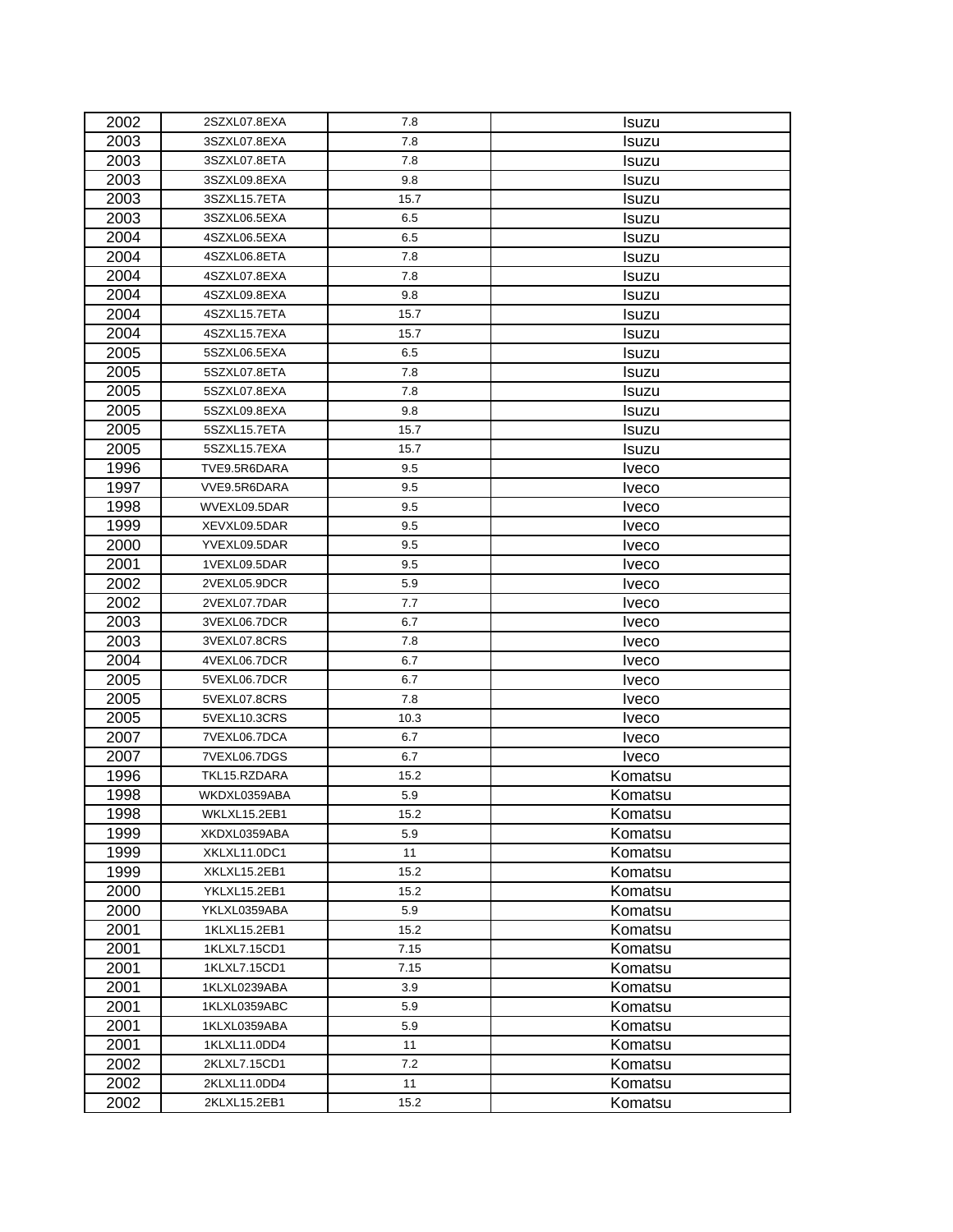| 2002 | 2KLXL0359ABA | 5.9   | Komatsu       |
|------|--------------|-------|---------------|
| 2002 | 2KLXL0359ABC | 5.9   | Komatsu       |
| 2002 | 2KLXL0505ACA | 8.3   | Komatsu       |
| 2002 | 2KLXL0505ABD | 8.3   | Komatsu       |
| 2002 | 2KLXL11.0DC3 | 11    | Komatsu       |
| 2002 | 2KLXL11.0DD6 | 11    | Komatsu       |
| 2003 | 3KLXL0359ABC | 5.9   | Komatsu       |
| 2003 | 3KLXL0505ABD | 8.3   | Komatsu       |
| 2003 | 3KLXL11.0DC3 | 11    | Komatsu       |
| 2004 | 4KLXL0359ABC | 5.9   | Komatsu       |
| 2004 | 4KLXL0505ABD | 8.3   | Komatsu       |
| 2004 | 4KLXL11.0DD5 | 11    | Komatsu       |
| 2004 | 4KLXL0505ABC | 8.3   | Komatsu       |
| 2005 | 5KLXL0359ABC | 5.9   | Komatsu       |
| 2005 | 5KLXL0505ABC | 8.3   | Komatsu       |
| 2005 | 5KLXL0505ABD | 8.3   | Komatsu       |
| 2005 | 5KLXL11.0DC3 | 11    | Komatsu       |
| 2005 | 5KLXL11.0DD3 | 11    | Komatsu       |
| 2005 | 5KLXL11.0DD5 | 11    | Komatsu       |
| 2005 | 5KLXL0359AAL | 5.9   | Komatsu       |
| 2005 | 5KLXL0409AAB | 6.7   | Komatsu       |
| 2005 | 5KLXL0409AAB | 6.7   | Komatsu       |
| 1996 | TLH9.9R6DARA | 9.9   | Liebherr      |
| 1996 | TLH9.9R6DASA | 9.9   | Liebherr      |
| 1997 | VLH9.9R6DARA | 9.9   | Liebherr      |
| 1997 | VLH9.9R6DARA | 9.9   | Liebherr      |
| 1998 | WLHAL9.96ASA | 9.9   | Liebherr      |
| 1998 | WLHAL9.96ARA | 9.9   | Liebherr      |
| 1999 | XLHAL9.96ARA | 9.96  | Liebherr      |
| 1999 | XLHAL9.96ASA | 9.96  | Liebherr      |
| 2000 | YLHAL9.96ARA | 9.96  | Liebherr      |
| 2000 | YLHAL9.96ASA | 9.96  | Liebherr      |
| 2001 | 1LHAL9.96ASA | 10    | Liebherr      |
| 2001 | 1LHAL9.96ARA | 10    | Liebherr      |
| 2001 | 1LHAL9.96ATA | 9.96  | Liebherr      |
| 2002 | 2LHAL9.96ARA | 10    | Liebherr      |
| 2002 | 2LHAL9.96ASA | 10    | Liebherr      |
| 2002 | 2LHAL9.96ATA | 10    | Liebherr      |
| 2003 | 3LHAL9.96ATA | 10    | Liebherr      |
| 2003 | 3LHAL9.96ARA | 10    | Liebherr      |
| 2004 | 4LHAL9.96ARA | 9.96  | Liebherr      |
| 2004 | 4LHAL9.96ATA | 9.96  | Liebherr      |
| 2005 | 5LHAL9.96ARA | 9.96  | Liebherr      |
| 2005 | 5LHAL9.96ATA | 9.96  | Liebherr      |
| 2007 | 7LHAL9.54SPA | 9.54  | Liebherr      |
| 1996 | TMB13.R6DARA | 12.8  | Mercedes-Benz |
| 1998 | WMBXL12.9R6A | 13    | Mercedes-Benz |
| 2000 | YMTXL07.5D6A | 7.545 | Mitsubishi    |
| 2001 | 1MTXL07.5D6A | 7.545 | Mitsubishi    |
| 2002 | 2MFTL05.8D3B | 5.861 | Mitsubishi    |
| 2002 | 2MTXL07.5D6A | 7.5   | Mitsubishi    |
| 2002 | 2MTXL11.9D2C | 11.9  | Mitsubishi    |
|      |              |       |               |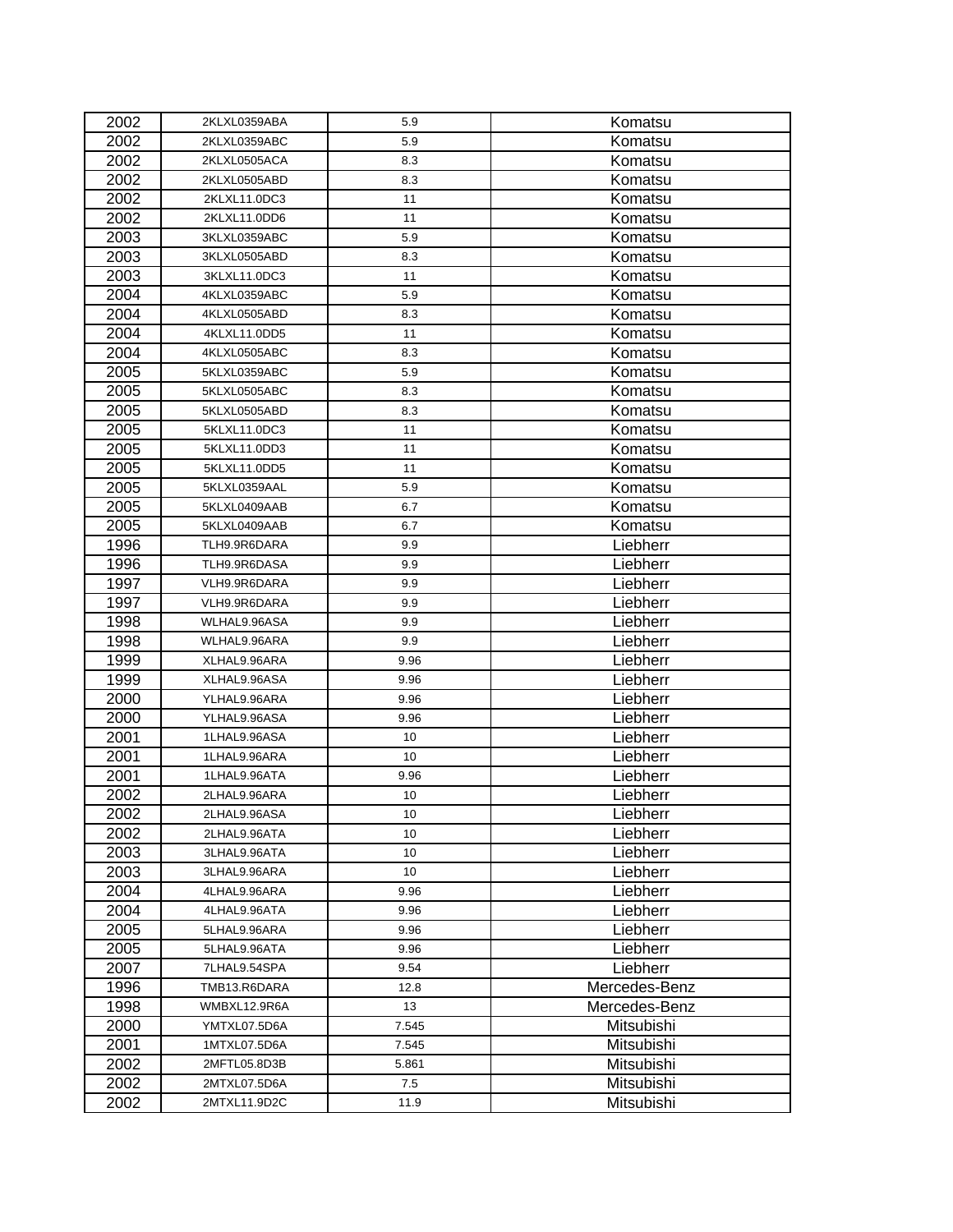| 2002 | 2MTXL07.5D6D | 7.5         | Mitsubishi  |
|------|--------------|-------------|-------------|
| 2003 | 3MFTL07.5D6A | 7.545       | Mitsubishi  |
| 2003 | 3MFTL07.5D6D | 7.545       | Mitsubishi  |
| 2003 | 3MFTL07.5D6D | 7.545       | Mitsubishi  |
| 2003 | 3MFTL07.5D6D | 7.545       | Mitsubishi  |
| 2003 | 3MFTL05.8D3B | 5.861       | Mitsubishi  |
| 2003 | 3MTXL11.9D2A | 11.945      | Mitsubishi  |
| 2004 | 4MFTL05.8D3B | 5.861       | Mitsubishi  |
| 2004 | 4MFTL07.5D6A | 7.545       | Mitsubishi  |
| 2004 | 4MFTL07.5D6D | 7.545       | Mitsubishi  |
| 2004 | 4MFTL11.9D2A | 11.945      | Mitsubishi  |
| 2005 | 5MFTL05.8D3B | 5.861       | Mitsubishi  |
| 2005 | 5MFTL07.5D6A | 7.545       | Mitsubishi  |
| 2005 | 5MFTL07.5D6D | 7.545       | Mitsubishi  |
| 2005 | 5MFTL11.9D2A | 11.945      | Mitsubishi  |
| 1996 | TNV530R8DASE | 8.7         | Navistar    |
| 1996 | TNV530R6DASC | 8.7         | Navistar    |
| 1996 | TNV530R6DARA | 8.7         | Navistar    |
| 1997 | VNV530R8DASE | 8.7         | Navistar    |
| 1997 | VNV530R6DASC | 8.7         | Navistar    |
| 1997 | VNV466R6DASC | 7.6         | Navistar    |
| 1997 | VNV530R6DARA | 8.7         | Navistar    |
| 1997 | VNV530R8DARA | 8.7         | Navistar    |
| 1997 | VNV530R8DASC | $\mathbf 0$ | Navistar    |
| 1998 | WNVXL0466BNA | 7.8         | Navistar    |
| 1998 | WNVXL0530BNA | 8.8         | Navistar    |
| 1998 | WNVXL0530BNB | 8.7         | Navistar    |
| 1998 | WNVXL0530BNC | 8.7         | Navistar    |
| 1998 | WNVXL0530BND | 8.7         | Navistar    |
| 1998 | WNVXL0530ANA | 8.7         | Navistar    |
| 1998 | WNVXL0530ANB | 8.7         | Navistar    |
| 1999 | XNVXL0466ANA | 7.6         | Navistar    |
| 1999 | XNVXL0530ANA | 8.7         | Navistar    |
| 1999 | XNVXL0530ANB | 8.7         | Navistar    |
| 1999 | XNVXL0466BNA | 7.6         | Navistar    |
| 1999 | XNVXL0530BNA | 8.7         | Navistar    |
| 1999 | XNVXL0530BNC | 8.7         | Navistar    |
| 2000 | YNVXL0466ANA | 7.6         | Navistar    |
| 2000 | YNVXL0530ANA | 8.7         | Navistar    |
| 2000 | YNVXL0530ANB | 8.7         | Navistar    |
| 2002 | 2NHXL07.5A3A | 7.5         | New Holland |
| 2002 | 2NHXL07.5A3F | 7.5         | New Holland |
| 2007 | 7PKXL06.6PJ1 | 6.6         | Perkins     |
| 2005 | 5SIDL07.4G4A | 7.4         | Sisu        |
| 2005 | 5SIDL07.4G5A | 7.4         | Sisu        |
| 2005 | 5SIDL08.4H4A | 8.4         | Sisu        |
| 2005 | 5SIDL08.4H5A | 8.4         | Sisu        |
| 2005 | 5SIDL08.4H5B | 8.4         | Sisu        |
| 2005 | 5SIDL07.4G5B | 7.4         | Sisu        |
| 2006 | 6SIDL07.4G5B | 7.4         | Sisu        |
| 2006 | 6SIDL08.4H5B | 8.4         | Sisu        |
| 1996 | TVS12.R6DARA | 12          | Volvo       |